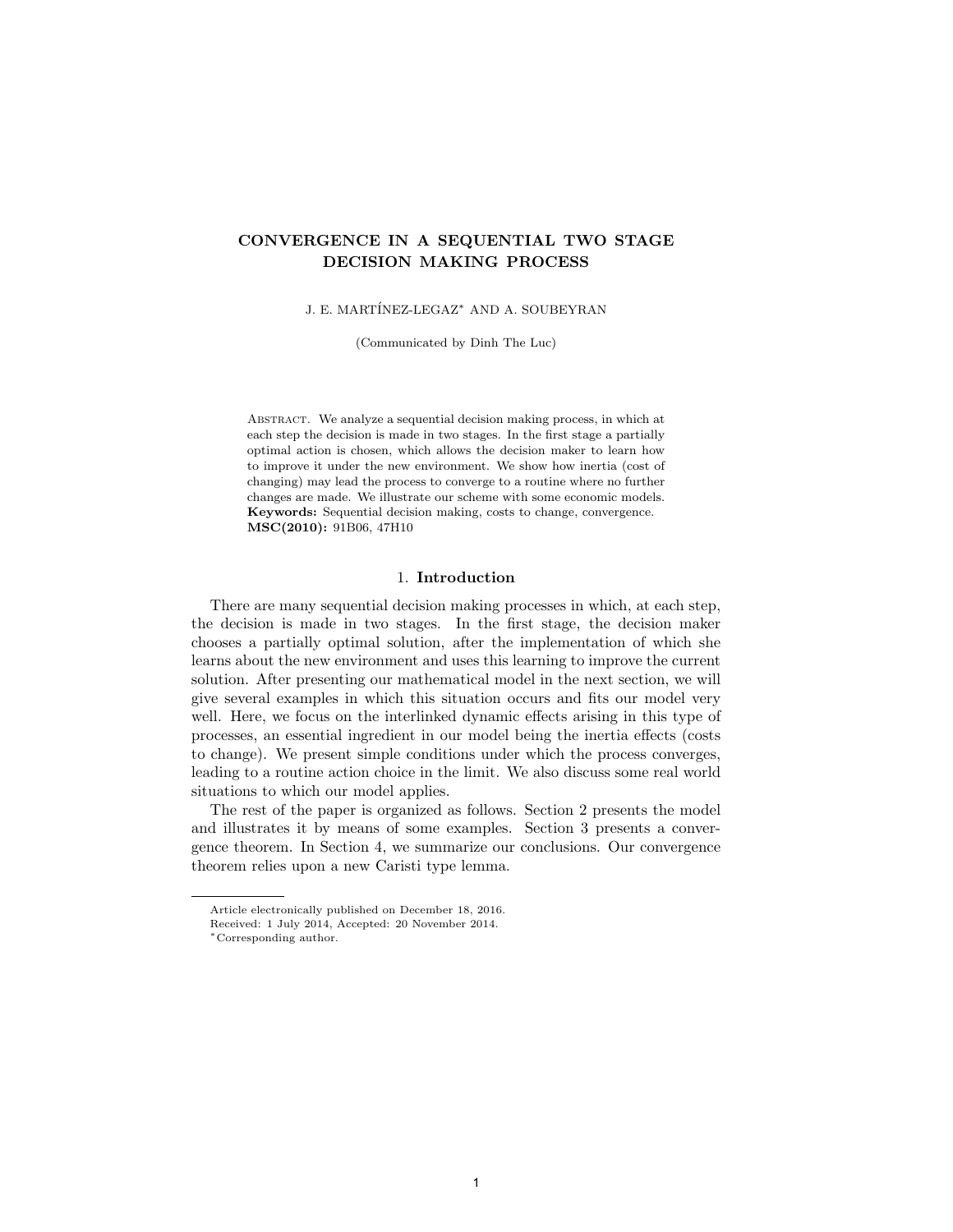## 2. The model

We consider a decision maker who wants to maximize a utility function  $U$ :  $X \longrightarrow \mathbb{R}$  over a decision space X. We assume that  $X \subseteq X_1 \times X_2$ , with the sets  $X_1$  and  $X_2$  consisting of partial decisions belonging to two different categories. Each decision  $x = (x_1, x_2)$  has two components; the first one,  $x_1 \in X_1$ , can be implemented at no cost, whereas to implement the second component,  $x_2 \in$  $X_2$ , one incurs a cost which depends on the amount of change imposed on this variable relative to the preceding decision. We assume that, for every given  $x_1 \in X_1$ , the problem of maximizing  $U(x_1,x_2)$  over the set  $F(x_1) :=$  ${x_2 \in X_2 : (x_1, x_2) \in X}$  is (relatively) easy to solve. Thus, what makes the decision problem difficult is the choice of  $x_1 \in X_1$ , and we assume that there is a nonnegative cost  $C(x_1, x_1')$  of changing from a given  $x_1 \in X$  to a new  $x_1' \in X$ . We assume that the costs are measured in the same units as the utility function.

Notice that the decision maker may be an individual or some relatively complex organization. In the latter case, the tasks of choosing  $x_1 \in X_1$  and  $x_2 \in X_2$  may be made by different parts within the organization.

We consider the following sequential decision making process. Given an initial  $x_1 \in X_1$ , the decision maker makes an optimal (relative to  $x_1$ ) decision by maximizing  $U(x_1, x_2)$  over  $F(x_1)$ . Let  $x_2 \in X_2$  be an optimal solution to this maximization problem. The decision maker will search for the optimal  $x_1 \in X_1$ relative to  $x_2$  taking into account the costs to change, that is, she will maximize  $U(x'_1, x_2) - C(x_1, x'_1)$  over the set  $F^{-1}(x_2) := \{x'_1 \in X_1 : (x'_1, x_2) \in X\}$ . She will then change  $x_1$  accordingly, after which she will proceed to the next iteration, choosing an optimal  $x_2 \in X_2$  relative to the new  $x_1$ , etc..

We devote the rest of this section to describe a few real world situations which fit into our model.

Consider first a consumer who first chooses a store  $x_1$  from a set  $X_1$  of available stores and then a commodity (say, a computer)  $x_2$  from a set  $X_2$  of commodities of the same type offered by the chosen store. The initial store may be the one closest to her home, and she will choose the optimal computer available at the store. After having decided which computer she wants to buy, she will search for the same computer in other stores, in order to find the store that offers the best conditions (cheaper price, better technical service, etc.). The choice of a new store involves costs of change, including, for instance, the ones incurred by traveling from the current store to the new one. Once an optimal store is chosen, the consumer will search for the optimal computer offered by the store; then she will search for the optimal store where this new computer is available, and so on.

As another example, consider an individual who has a job. Given this job and its associated income, the individual chooses an optimal standard of living.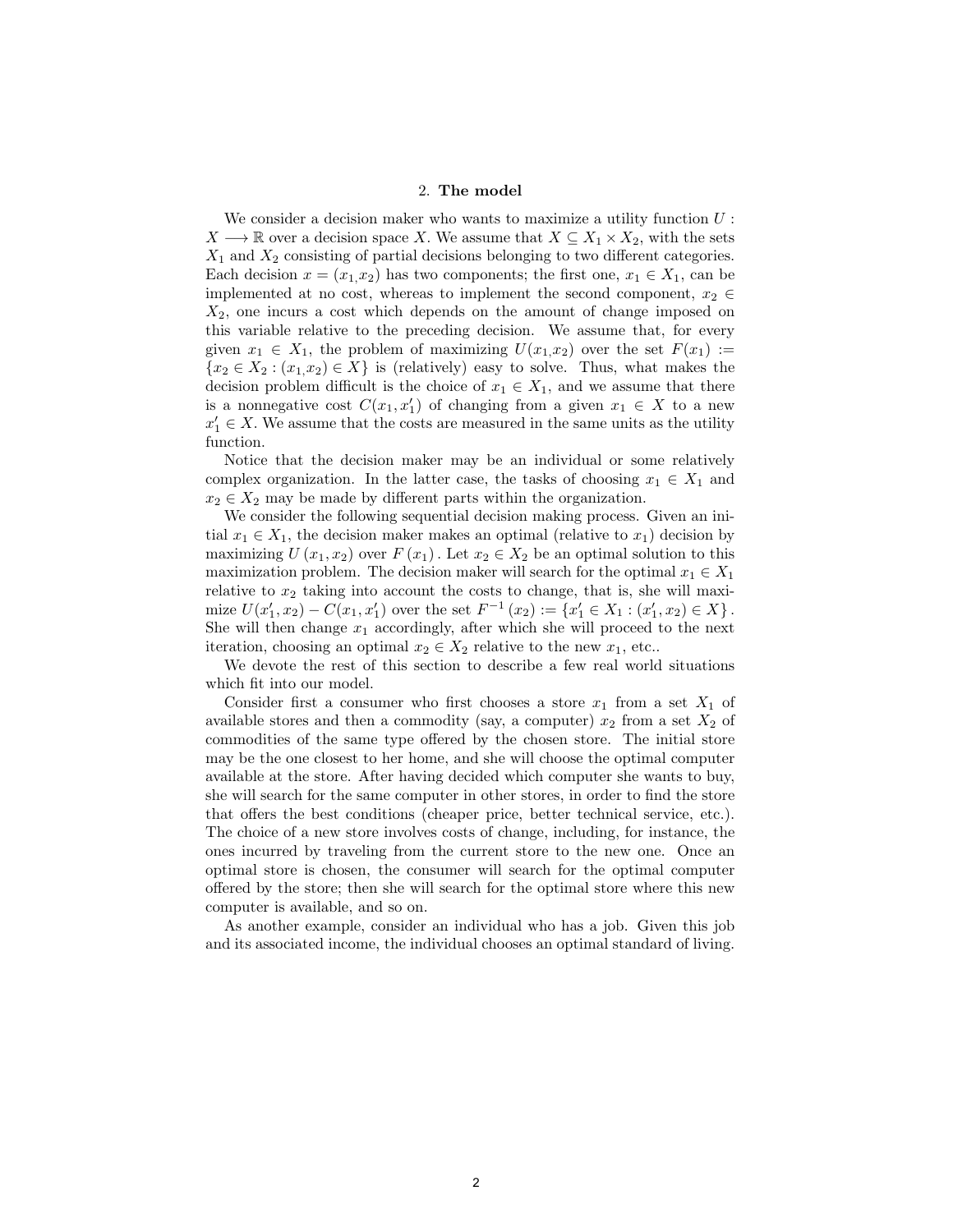Once this choice is made, she searches for the most convenient job that is compatible with her chosen way of life (a job closer to her home, a less demanding job, etc.). Changing the job entails some costs, like, for instance, adaptation costs. After changing her job, the individual aims at improving her standard of living relative to the new job, etc..

Another illustration comes from production theory. Let  $X_1$  be a collection of technologies or production sets. We define the set  $X_2$  as the union of all technologies, so that an element  $x_2 \in X_2$  is a feasible production plan  $(u, v) \in x_1$ , for some  $x_1 \in X_1$ . The decision space is  $X := \{(x_1, (u, v)) \in$  $X_1 \times X_2 : (u, v) \in x_1$ . Given a technology  $x_1 \in X_1$ , the producer chooses a production plan  $(u, v) \in x_1$  so as to maximize its net profit over  $x_1$ . After this choice is made, she aims at improving the technology while keeping the chosen production plan feasible. Choosing a new technology is an innovation choice involving some costs of change. But this innovation allows for new production plans, so the producer then chooses the optimal production plan compatible with the new technology. This procedure can repeat indefinitely.

In our last example, the decision maker is a pair consisting of an organization and a set of individuals. The organization and the individuals share a common goal, specified by a utility function. The organization sets an environment  $x_1$ (e.g., a rule), under which the individuals choose an optimal profile of actions  $x_2$ . After observing the chosen profile of actions, the organization improves the environment subject to the constraint that the chosen profile of actions be still feasible, taking into account the costs it will incur by changing the environment. Once a new environment is established, the individuals adapt to the new situation by choosing an optimal profile of actions compatible with the new environment. We thus have an iterative process fitting our scheme.

#### 3. Convergence of the iterative process

Let as assume that the set  $X_1$  has a metric space structure  $(X_1, d)$ , the set  $X_2$  is a compact topological space, the decision space X is a subset of  $X_1 \times X_2$ , the cost to change function  $C: X_1 \times X_1 \longrightarrow \mathbb{R}_+$  is continuous and satisfies  $C(x_1, x_1) = 0$ , for all  $x_1 \in X_1$ , and the utility function  $U: X \longrightarrow \mathbb{R}$  is continous and bounded from above.

The following technical assumptions will also be needed.

(1) There exists a subadditive, non decreasing, continuous function  $\phi$ :  $\mathbb{R}_+ \longrightarrow \mathbb{R}_+$  satisfying  $\phi(0) = 0, \ \phi(t) > 0$ , for  $t > 0$ , and  $\phi[d(x_1, x_1')] \le$  $C(x_1, x_1')$ , for all  $x_1, x_1' \in X_1$ . Note that  $\phi \circ d$  is a metric inducing a topology equivalent to that induced by d.

(2) The correspondences  $X_1 \ni x_1 \rightrightarrows F(x_1) \subseteq X_2$  and  $X_2 \ni x_2 \rightrightarrows F^{-1}(x_2) \subseteq$  $X_1$  defined by  $F(x_1) := \{x_2 \in X_2 : (x_1, x_2) \in X\}$  and  $F^{-1}(x_2) := \{x_1 \in X_1 :$  $(x_1, x_2) \in X$ , respectively, are compact-valued and continuous. Note that this continuity assumption holds, for instance, if  $x_1 \in X_1$  and  $x_2 \in X_2$  are independent decisions, that is, if every two such partial decisions are compatible.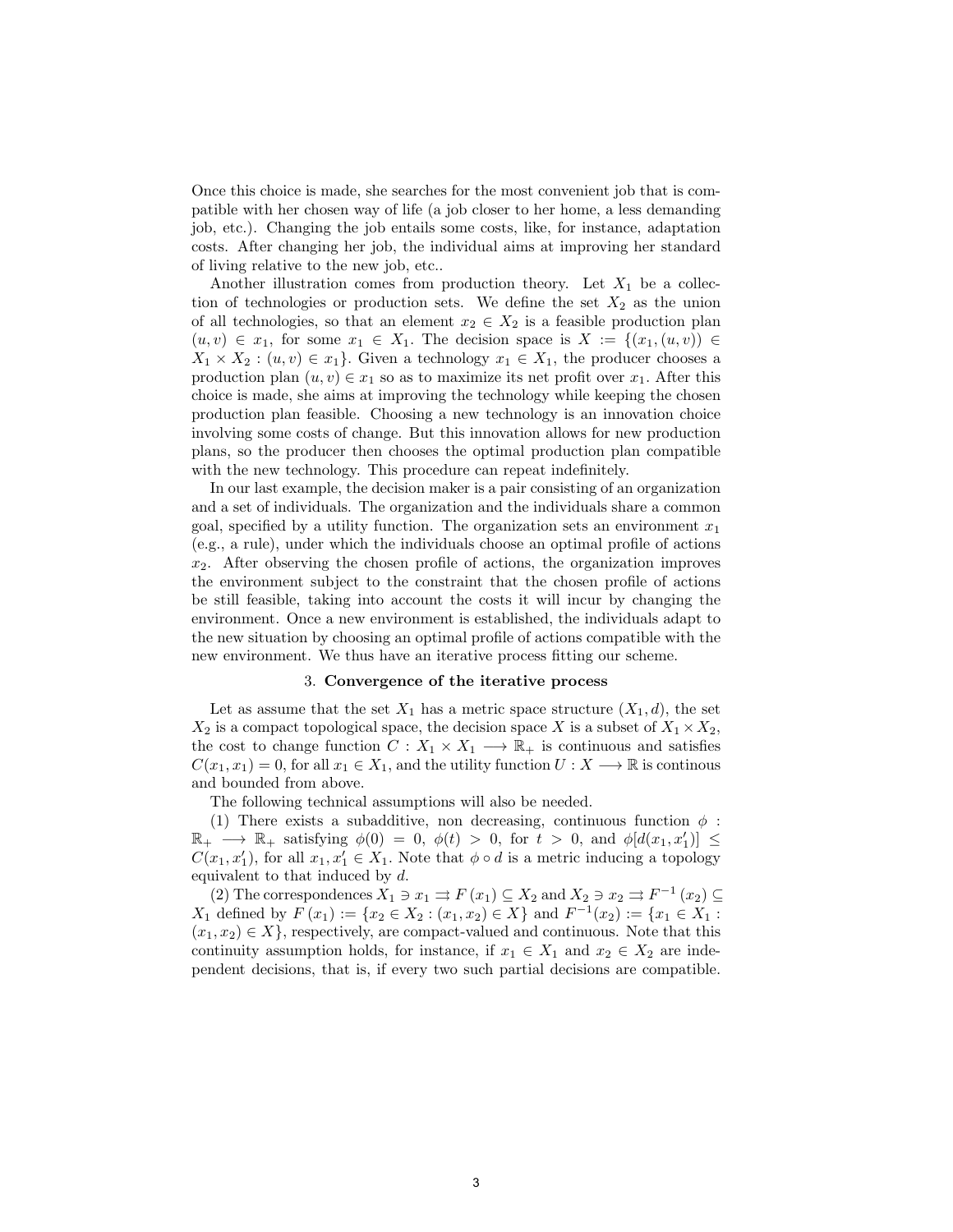Indeed, this amounts to saying that  $X = X_1 \times X_2$ , so that  $F(x_1) = X_2$ , for all  $x_1 \in X_1$  and  $F^{-1}(x_2) = X_1$ , for all  $x_2 \in X_2$ .

(3) For every  $x_1 \in X_1$ , the function  $U(x_1, \cdot)$  has a unique maximizer  $Rx_1 :=$  $\arg \max_{x_2 \in F(x_1)} U(x_1, x_2)$ . This hypothesis holds, for example, if  $X_2$  is a convex subset of a topological vector space, for every  $x_1 \in X_1$  the set  $F(x_1)$  is convex, and  $U$  is strictly quasiconcave in its second argument. By Berge's maximum theorem [\[1\]](#page-4-0), the mapping  $R: X_1 \longrightarrow X_2$  is continuous.

<span id="page-3-0"></span>Define  $G: X_1 \longrightarrow \mathbb{R}$  by

(3.1) 
$$
G(x_1) := \max_{x'_1 \in F^{-1}(Rx_1)} \{U(x'_1, Rx_1) - C(x_1, x'_1)\}.
$$

This function assigns to each partial decision  $x_1 \in X_1$  the maximum payoff the decision maker can get by changing it while keeping  $x_2 = Rx_1$  unchanged, net of the cost to change.

(4) For every  $x_1 \in X_1$ , the maximization problem in [\(3.1\)](#page-3-0) has a unique solution  $Tx_1 \in X_1$ . This hypothesis holds, for instance, if  $X_1$  is a normed vector space, for every  $x_2 \in X_2$  the set  $F^{-1}(x_2)$  is convex, U is strictly quasiconcave in its first argument, and  $C$  is strictly convex in its second argument. By Berge's maximum theorem,  $T: X \longrightarrow X$  is continuous.

The following lemma is similar to the Caristi fixed point theorem [\[2\]](#page-4-1), but our assumptions are different: Instead of imposing a semicontinuity assumption on the function  $G$ , we just assume it to be bounded from above, but unlike the case of Caristi theorem we require the mapping T to be continuous.

<span id="page-3-1"></span>**Lemma 1.** Let  $(Y, d)$  be a complete metric space and  $G: Y \longrightarrow \mathbb{R}$  be a bounded from above function. If  $T : Y \longrightarrow Y$  is a continuous mapping such that  $d(y,Ty) \leq G(Ty) - G(y)$ , for each  $y \in Y$ , then, for any  $y_0 \in Y$ , the sequence  $\{T^n y_0\}$  converges to a fixed point  $\overline{y}$  of T.

*Proof.* Since  $G(T^{n+1}y) \geq G(T^n y) + d(T^n y, T^{n+1}y) \geq G(T^n y)$ , the sequence  ${G(T^ny)}$  is nondecreasing. As it is bounded from above, it is also convergent. For any  $m, p \in \mathbb{N}$ , one has

$$
d(T^{m}y, T^{m+p}y) \leq \sum_{i=0}^{p-1} d(T^{m+i}y, T^{m+i+1}y)
$$
  
 
$$
\leq \sum_{i=0}^{p-1} [G(T^{m+i+1}y) - G(T^{m+i}y)]
$$
  
 
$$
= G(T^{m+p}y) - G(T^{m}y).
$$

This proves that  $\{T^n y\}$  is a Cauchy sequence. By the completeness of Y, this sequence converges to some point  $\overline{y} \in Y$ , which, as T is continuous, is a fixed point of  $T$ .

**Theorem 2.** For every  $x_1^0 \in X_1$ , the sequence  $\left\{ (T^n x_1^0, RT^n x_1^0) \right\}$  converges to  $(\overline{x}_1, R\overline{x}_1)$ , for some fixed point  $\overline{x}_1 \in X_1$  of T.

*Proof.* Since U is bounded from above and C is nonnegative,  $G$  is bounded from above, too. For each  $x_1 \in X_1$ , using that  $Tx_1 \in F^{-1}(Rx_1)$  and  $RTx_1 \in$